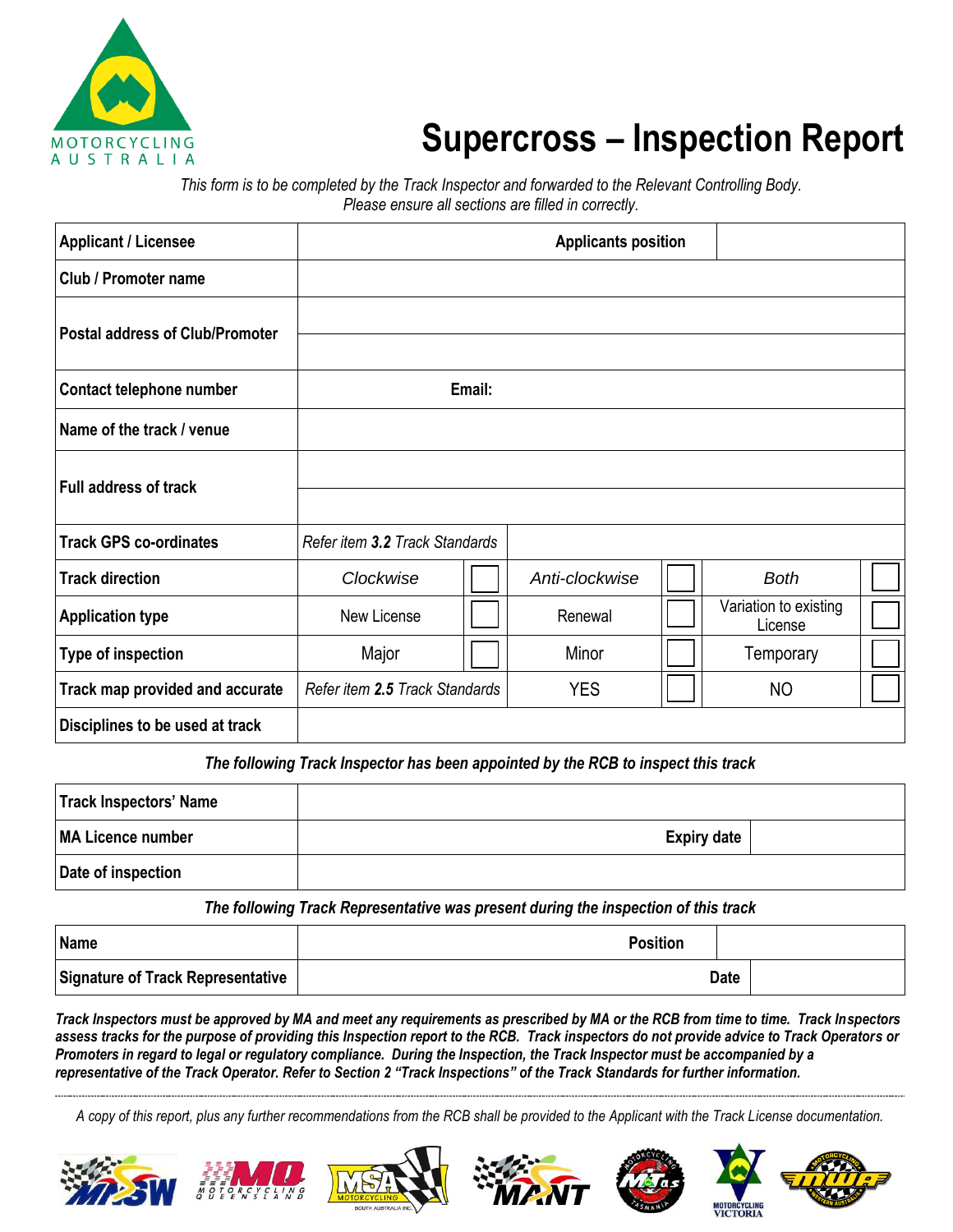| <b>Inspection Guideline</b> |                                                                               |              |  |  |
|-----------------------------|-------------------------------------------------------------------------------|--------------|--|--|
| <b>Satisfactory</b>         | The item complies to the Track Standards                                      | $=$ tick 1   |  |  |
| Unsatisfactory              | The item does not comply with the Track Standards - a T.R.A must be completed | $=$ tick 2   |  |  |
| <b>Not Applicable</b>       | The item does not apply to this track or is not required                      | $=$ tick N/A |  |  |

*I have examined the following areas where they are applicable to the track. The items that are satisfactory are listed in column one (1). Items listed in column two (2), are not satisfactory may require action before licensing is approved.*

| $\overline{\mathbf{2}}$<br>Section #<br><b>Description</b><br>1<br>N/A<br><b>MINIMUM OPERATIONAL STANDARDS</b><br>4.1<br><b>Emergency Procedures: EMP Sighted,</b><br>4.2<br>Safety for participants during a meeting: refer to Track Operator and/or Promoter<br>4.3<br>First Aid: Medical and First Aid requirements for this discipline<br>Fire Precautions: must be adequate in all areas<br>4.4<br>4.5<br>Provision of Fuel: minimum standards for "suppliers" of fuel<br>4.6<br>Environment: refer to local and MA policy<br>4.7.1<br>Paddock Area & Track Access: Paddock for participants.<br>4.7.2<br>Paddock Area & Track Access: Flat, access, signage and fencing<br>4.7.3<br>Paddock Area & Track Access: Adjacent fencing<br>4.7.4<br>Paddock Area & Track Access: Waiting/Collecting area.<br>4.7.5<br>Paddock Area & Track Access: Multiple circuit waiting/collecting areas.<br>4.7.6<br>Paddock Area & Track Access: Extra paddocks or refuelling points.<br>Paddock Area & Track Access: Emergency vehicle access routes.<br>4.7.7<br>4.8<br>Legal and Regulatory Compliance (refer to Track Operator and/or Promoter)<br>4.9<br>Notices to the public: Fixing, public roads, spectators, disabled and literacy issues.<br>4.9.1<br>Notices to the public: Warning to the Public notices<br>4.9.2<br>Notices to the public: Prohibited Area notices.<br>4.9.3<br>Notices to the public: Warning notices, Alcohol in Pit area.<br>4.9.4<br>Notices to the public: Animals and Guide Dogs<br>4.9.5<br>Notices to the public: Pit Area - Riding, Smoking, Footwear and directional signs<br>4.9.6<br>Notices to the public: Suggested additional signage<br>4.10<br>Rider Information Signs: Track plan, emergency routes, first aid posts, toilets etc.<br>Landline / Mobile telephone<br>4.11<br>4.16<br><b>Track Control - Light Systems</b><br>4.17<br>Parking<br><b>SUPERCROSS MODULE STANDARDS</b><br>7.1.1<br><b>Applications - Track Map/s</b><br>7.2<br>Track layout: design for all grades of riders, safety, minimal stops/starts | Please place a tick in the relevant box identified as Satisfactory (1), Unsatisfactory (2) or Not Applicable (N/A) |  |  |  |  |  |
|--------------------------------------------------------------------------------------------------------------------------------------------------------------------------------------------------------------------------------------------------------------------------------------------------------------------------------------------------------------------------------------------------------------------------------------------------------------------------------------------------------------------------------------------------------------------------------------------------------------------------------------------------------------------------------------------------------------------------------------------------------------------------------------------------------------------------------------------------------------------------------------------------------------------------------------------------------------------------------------------------------------------------------------------------------------------------------------------------------------------------------------------------------------------------------------------------------------------------------------------------------------------------------------------------------------------------------------------------------------------------------------------------------------------------------------------------------------------------------------------------------------------------------------------------------------------------------------------------------------------------------------------------------------------------------------------------------------------------------------------------------------------------------------------------------------------------------------------------------------------------------------------------------------------------------------------------------------------------------------------------------------------------------------------------------------|--------------------------------------------------------------------------------------------------------------------|--|--|--|--|--|
|                                                                                                                                                                                                                                                                                                                                                                                                                                                                                                                                                                                                                                                                                                                                                                                                                                                                                                                                                                                                                                                                                                                                                                                                                                                                                                                                                                                                                                                                                                                                                                                                                                                                                                                                                                                                                                                                                                                                                                                                                                                              |                                                                                                                    |  |  |  |  |  |
|                                                                                                                                                                                                                                                                                                                                                                                                                                                                                                                                                                                                                                                                                                                                                                                                                                                                                                                                                                                                                                                                                                                                                                                                                                                                                                                                                                                                                                                                                                                                                                                                                                                                                                                                                                                                                                                                                                                                                                                                                                                              |                                                                                                                    |  |  |  |  |  |
|                                                                                                                                                                                                                                                                                                                                                                                                                                                                                                                                                                                                                                                                                                                                                                                                                                                                                                                                                                                                                                                                                                                                                                                                                                                                                                                                                                                                                                                                                                                                                                                                                                                                                                                                                                                                                                                                                                                                                                                                                                                              |                                                                                                                    |  |  |  |  |  |
|                                                                                                                                                                                                                                                                                                                                                                                                                                                                                                                                                                                                                                                                                                                                                                                                                                                                                                                                                                                                                                                                                                                                                                                                                                                                                                                                                                                                                                                                                                                                                                                                                                                                                                                                                                                                                                                                                                                                                                                                                                                              |                                                                                                                    |  |  |  |  |  |
|                                                                                                                                                                                                                                                                                                                                                                                                                                                                                                                                                                                                                                                                                                                                                                                                                                                                                                                                                                                                                                                                                                                                                                                                                                                                                                                                                                                                                                                                                                                                                                                                                                                                                                                                                                                                                                                                                                                                                                                                                                                              |                                                                                                                    |  |  |  |  |  |
|                                                                                                                                                                                                                                                                                                                                                                                                                                                                                                                                                                                                                                                                                                                                                                                                                                                                                                                                                                                                                                                                                                                                                                                                                                                                                                                                                                                                                                                                                                                                                                                                                                                                                                                                                                                                                                                                                                                                                                                                                                                              |                                                                                                                    |  |  |  |  |  |
|                                                                                                                                                                                                                                                                                                                                                                                                                                                                                                                                                                                                                                                                                                                                                                                                                                                                                                                                                                                                                                                                                                                                                                                                                                                                                                                                                                                                                                                                                                                                                                                                                                                                                                                                                                                                                                                                                                                                                                                                                                                              |                                                                                                                    |  |  |  |  |  |
|                                                                                                                                                                                                                                                                                                                                                                                                                                                                                                                                                                                                                                                                                                                                                                                                                                                                                                                                                                                                                                                                                                                                                                                                                                                                                                                                                                                                                                                                                                                                                                                                                                                                                                                                                                                                                                                                                                                                                                                                                                                              |                                                                                                                    |  |  |  |  |  |
|                                                                                                                                                                                                                                                                                                                                                                                                                                                                                                                                                                                                                                                                                                                                                                                                                                                                                                                                                                                                                                                                                                                                                                                                                                                                                                                                                                                                                                                                                                                                                                                                                                                                                                                                                                                                                                                                                                                                                                                                                                                              |                                                                                                                    |  |  |  |  |  |
|                                                                                                                                                                                                                                                                                                                                                                                                                                                                                                                                                                                                                                                                                                                                                                                                                                                                                                                                                                                                                                                                                                                                                                                                                                                                                                                                                                                                                                                                                                                                                                                                                                                                                                                                                                                                                                                                                                                                                                                                                                                              |                                                                                                                    |  |  |  |  |  |
|                                                                                                                                                                                                                                                                                                                                                                                                                                                                                                                                                                                                                                                                                                                                                                                                                                                                                                                                                                                                                                                                                                                                                                                                                                                                                                                                                                                                                                                                                                                                                                                                                                                                                                                                                                                                                                                                                                                                                                                                                                                              |                                                                                                                    |  |  |  |  |  |
|                                                                                                                                                                                                                                                                                                                                                                                                                                                                                                                                                                                                                                                                                                                                                                                                                                                                                                                                                                                                                                                                                                                                                                                                                                                                                                                                                                                                                                                                                                                                                                                                                                                                                                                                                                                                                                                                                                                                                                                                                                                              |                                                                                                                    |  |  |  |  |  |
|                                                                                                                                                                                                                                                                                                                                                                                                                                                                                                                                                                                                                                                                                                                                                                                                                                                                                                                                                                                                                                                                                                                                                                                                                                                                                                                                                                                                                                                                                                                                                                                                                                                                                                                                                                                                                                                                                                                                                                                                                                                              |                                                                                                                    |  |  |  |  |  |
|                                                                                                                                                                                                                                                                                                                                                                                                                                                                                                                                                                                                                                                                                                                                                                                                                                                                                                                                                                                                                                                                                                                                                                                                                                                                                                                                                                                                                                                                                                                                                                                                                                                                                                                                                                                                                                                                                                                                                                                                                                                              |                                                                                                                    |  |  |  |  |  |
|                                                                                                                                                                                                                                                                                                                                                                                                                                                                                                                                                                                                                                                                                                                                                                                                                                                                                                                                                                                                                                                                                                                                                                                                                                                                                                                                                                                                                                                                                                                                                                                                                                                                                                                                                                                                                                                                                                                                                                                                                                                              |                                                                                                                    |  |  |  |  |  |
|                                                                                                                                                                                                                                                                                                                                                                                                                                                                                                                                                                                                                                                                                                                                                                                                                                                                                                                                                                                                                                                                                                                                                                                                                                                                                                                                                                                                                                                                                                                                                                                                                                                                                                                                                                                                                                                                                                                                                                                                                                                              |                                                                                                                    |  |  |  |  |  |
|                                                                                                                                                                                                                                                                                                                                                                                                                                                                                                                                                                                                                                                                                                                                                                                                                                                                                                                                                                                                                                                                                                                                                                                                                                                                                                                                                                                                                                                                                                                                                                                                                                                                                                                                                                                                                                                                                                                                                                                                                                                              |                                                                                                                    |  |  |  |  |  |
|                                                                                                                                                                                                                                                                                                                                                                                                                                                                                                                                                                                                                                                                                                                                                                                                                                                                                                                                                                                                                                                                                                                                                                                                                                                                                                                                                                                                                                                                                                                                                                                                                                                                                                                                                                                                                                                                                                                                                                                                                                                              |                                                                                                                    |  |  |  |  |  |
|                                                                                                                                                                                                                                                                                                                                                                                                                                                                                                                                                                                                                                                                                                                                                                                                                                                                                                                                                                                                                                                                                                                                                                                                                                                                                                                                                                                                                                                                                                                                                                                                                                                                                                                                                                                                                                                                                                                                                                                                                                                              |                                                                                                                    |  |  |  |  |  |
|                                                                                                                                                                                                                                                                                                                                                                                                                                                                                                                                                                                                                                                                                                                                                                                                                                                                                                                                                                                                                                                                                                                                                                                                                                                                                                                                                                                                                                                                                                                                                                                                                                                                                                                                                                                                                                                                                                                                                                                                                                                              |                                                                                                                    |  |  |  |  |  |
|                                                                                                                                                                                                                                                                                                                                                                                                                                                                                                                                                                                                                                                                                                                                                                                                                                                                                                                                                                                                                                                                                                                                                                                                                                                                                                                                                                                                                                                                                                                                                                                                                                                                                                                                                                                                                                                                                                                                                                                                                                                              |                                                                                                                    |  |  |  |  |  |
|                                                                                                                                                                                                                                                                                                                                                                                                                                                                                                                                                                                                                                                                                                                                                                                                                                                                                                                                                                                                                                                                                                                                                                                                                                                                                                                                                                                                                                                                                                                                                                                                                                                                                                                                                                                                                                                                                                                                                                                                                                                              |                                                                                                                    |  |  |  |  |  |
|                                                                                                                                                                                                                                                                                                                                                                                                                                                                                                                                                                                                                                                                                                                                                                                                                                                                                                                                                                                                                                                                                                                                                                                                                                                                                                                                                                                                                                                                                                                                                                                                                                                                                                                                                                                                                                                                                                                                                                                                                                                              |                                                                                                                    |  |  |  |  |  |
|                                                                                                                                                                                                                                                                                                                                                                                                                                                                                                                                                                                                                                                                                                                                                                                                                                                                                                                                                                                                                                                                                                                                                                                                                                                                                                                                                                                                                                                                                                                                                                                                                                                                                                                                                                                                                                                                                                                                                                                                                                                              |                                                                                                                    |  |  |  |  |  |
|                                                                                                                                                                                                                                                                                                                                                                                                                                                                                                                                                                                                                                                                                                                                                                                                                                                                                                                                                                                                                                                                                                                                                                                                                                                                                                                                                                                                                                                                                                                                                                                                                                                                                                                                                                                                                                                                                                                                                                                                                                                              |                                                                                                                    |  |  |  |  |  |
|                                                                                                                                                                                                                                                                                                                                                                                                                                                                                                                                                                                                                                                                                                                                                                                                                                                                                                                                                                                                                                                                                                                                                                                                                                                                                                                                                                                                                                                                                                                                                                                                                                                                                                                                                                                                                                                                                                                                                                                                                                                              |                                                                                                                    |  |  |  |  |  |
|                                                                                                                                                                                                                                                                                                                                                                                                                                                                                                                                                                                                                                                                                                                                                                                                                                                                                                                                                                                                                                                                                                                                                                                                                                                                                                                                                                                                                                                                                                                                                                                                                                                                                                                                                                                                                                                                                                                                                                                                                                                              |                                                                                                                    |  |  |  |  |  |
|                                                                                                                                                                                                                                                                                                                                                                                                                                                                                                                                                                                                                                                                                                                                                                                                                                                                                                                                                                                                                                                                                                                                                                                                                                                                                                                                                                                                                                                                                                                                                                                                                                                                                                                                                                                                                                                                                                                                                                                                                                                              |                                                                                                                    |  |  |  |  |  |
|                                                                                                                                                                                                                                                                                                                                                                                                                                                                                                                                                                                                                                                                                                                                                                                                                                                                                                                                                                                                                                                                                                                                                                                                                                                                                                                                                                                                                                                                                                                                                                                                                                                                                                                                                                                                                                                                                                                                                                                                                                                              |                                                                                                                    |  |  |  |  |  |
|                                                                                                                                                                                                                                                                                                                                                                                                                                                                                                                                                                                                                                                                                                                                                                                                                                                                                                                                                                                                                                                                                                                                                                                                                                                                                                                                                                                                                                                                                                                                                                                                                                                                                                                                                                                                                                                                                                                                                                                                                                                              |                                                                                                                    |  |  |  |  |  |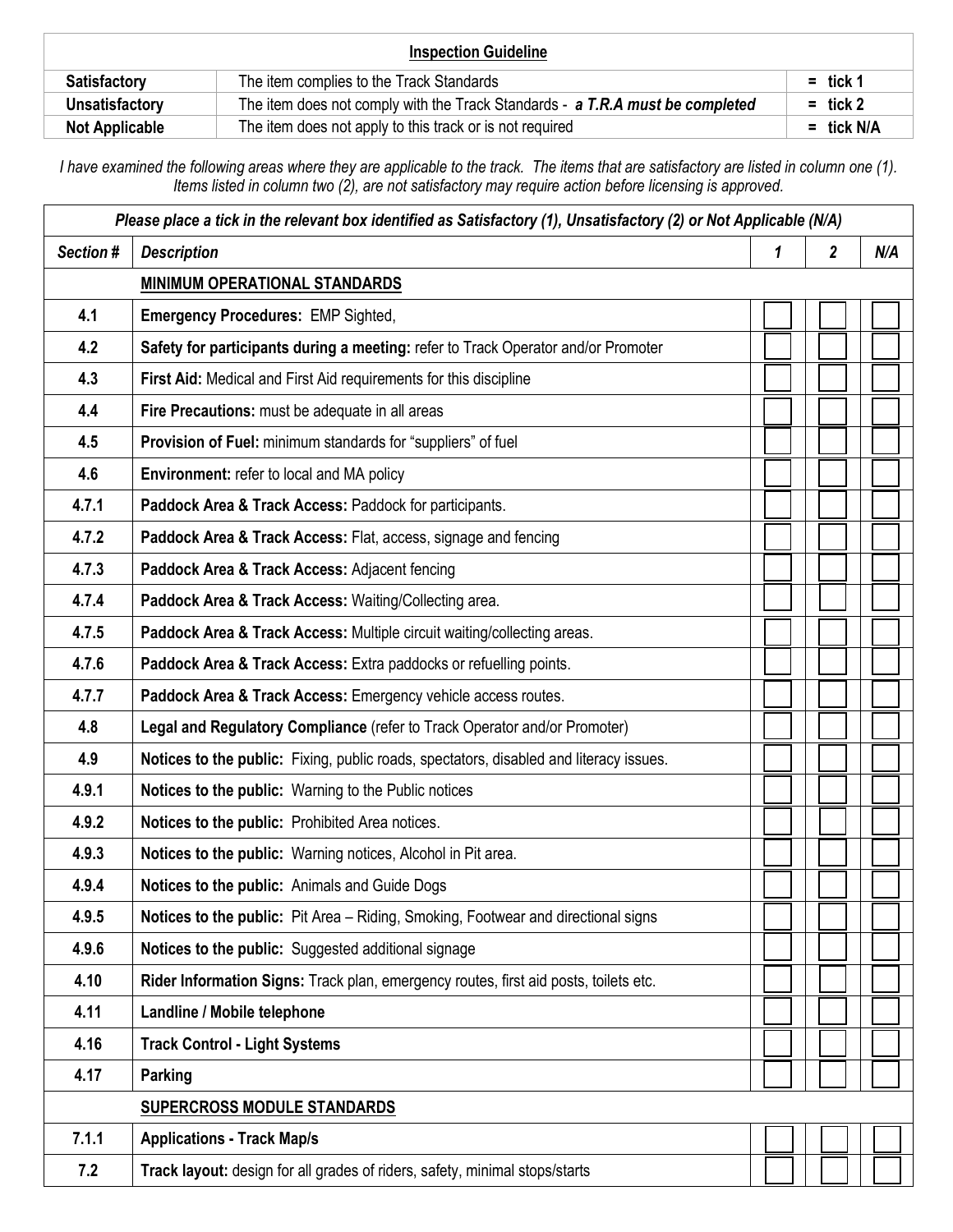| 7.2.1   | Length:<br>metres                                                                                                                                                                                                                                  |  |  |  |
|---------|----------------------------------------------------------------------------------------------------------------------------------------------------------------------------------------------------------------------------------------------------|--|--|--|
| 7.2.2   | Width:<br>Measured Network and Second Second Second Second Second Second Second Second Second Second Second Second Second Second Second Second Second Second Second Second Second Second Second Second Second Second Second Second Secon<br>metres |  |  |  |
| 7.2.3   | Track Density: calculated $N = WxL30 +11$                                                                                                                                                                                                          |  |  |  |
| 7.2.4   | <b>Vertical Space</b>                                                                                                                                                                                                                              |  |  |  |
| 7.2.5   | <b>Speed:</b> average speed = distance $(m)$ / lap time (sec) $x$ 3.6 $\_\_\_\_\_\_\_\_\_\_\_\_\_\_\_\_\_\_\_\_\_\_$                                                                                                                               |  |  |  |
| 7.2.6.1 | Obstacles: JUMPS Triple jumps and stutters not allowed. Jumps not exceed 3m in height                                                                                                                                                              |  |  |  |
| 7.2.6.2 | <b>Obstacles: WHOOPS SECTION</b>                                                                                                                                                                                                                   |  |  |  |
| 7.2.6.3 | <b>Obstacles: STUTTER JUMPS</b>                                                                                                                                                                                                                    |  |  |  |
| 7.2.6.4 | <b>Obstacles: DOUBLE JUMPS</b>                                                                                                                                                                                                                     |  |  |  |
| 7.2.6.5 | <b>Obstacles: TABLE TOP JUMPS</b>                                                                                                                                                                                                                  |  |  |  |
| 7.2.6.6 | <b>Obstacles: TRIPPLE JUMPS</b>                                                                                                                                                                                                                    |  |  |  |
| 7.2.6.7 | <b>Obstacles: BRIDGES &amp; TUNNELS:</b> TI received current written certification & checked barriers                                                                                                                                              |  |  |  |
| 7.2.6.8 | <b>Obstacles: RAMPS Indoor National Championship Events Only</b>                                                                                                                                                                                   |  |  |  |
| 7.2.6.9 | <b>Obstacles: CONSTRUCTION MATERIAL</b>                                                                                                                                                                                                            |  |  |  |
| 7.2.7   | Mechanics Area: "Repair and signalling zone"                                                                                                                                                                                                       |  |  |  |
| 7.2.8   | Pit board area                                                                                                                                                                                                                                     |  |  |  |
| 7.2.9   | Flag Marshalling points - must comply with ALL requirements                                                                                                                                                                                        |  |  |  |
| 7.2.10  | LIGHTING: Lighting is to be measured at the track surface                                                                                                                                                                                          |  |  |  |
| 7.2.11  | <b>Watering Systems</b>                                                                                                                                                                                                                            |  |  |  |
| 7.2.12  | <b>Protection from Hazards:</b> Hazards = poles, bridges, PA systems pole etc (2 metres)                                                                                                                                                           |  |  |  |
| 7.2.13  | <b>Controlled Crossings</b>                                                                                                                                                                                                                        |  |  |  |
| 7.2.14  | <b>Paddock</b>                                                                                                                                                                                                                                     |  |  |  |
| 7.2.15  | Parking                                                                                                                                                                                                                                            |  |  |  |
| 7.3.1   | Public and Rider Safety: First and Second line of protection                                                                                                                                                                                       |  |  |  |
| 7.3.2   | Neutral Zone: width, speed, adjacent jumps, berms, barriers, secondary fencing                                                                                                                                                                     |  |  |  |
| 7.3.3   | Washing zone for Motorcycles: local laws, designation, protection, signage                                                                                                                                                                         |  |  |  |
| 7.4.1   | Start Gate: must comply with ALL requirements                                                                                                                                                                                                      |  |  |  |
| 7.4.2   | Start Straight: must comply with ALL requirements                                                                                                                                                                                                  |  |  |  |
| 7.4.3   | <b>Waiting Zone</b>                                                                                                                                                                                                                                |  |  |  |
| 7.5.1   | <b>Finishing Line</b>                                                                                                                                                                                                                              |  |  |  |
| 7.6     | <b>Course Markers: must comply with ALL requirements</b>                                                                                                                                                                                           |  |  |  |
|         | <b>OTHER OBSERVATIONS</b> (if relevant)                                                                                                                                                                                                            |  |  |  |
| 7a      | Toilet facilities: Clean and in working order for spectators and competitors                                                                                                                                                                       |  |  |  |
| 7b      | Machine Examination / Scrutineering Area: Location _                                                                                                                                                                                               |  |  |  |
| 7c      | Public Address System: (pits / spectators)                                                                                                                                                                                                         |  |  |  |
| 7d      | Timing Facilities: Location                                                                                                                                                                                                                        |  |  |  |
| 7e      | Medical Centre / First aid room facilities: as per MoMS                                                                                                                                                                                            |  |  |  |